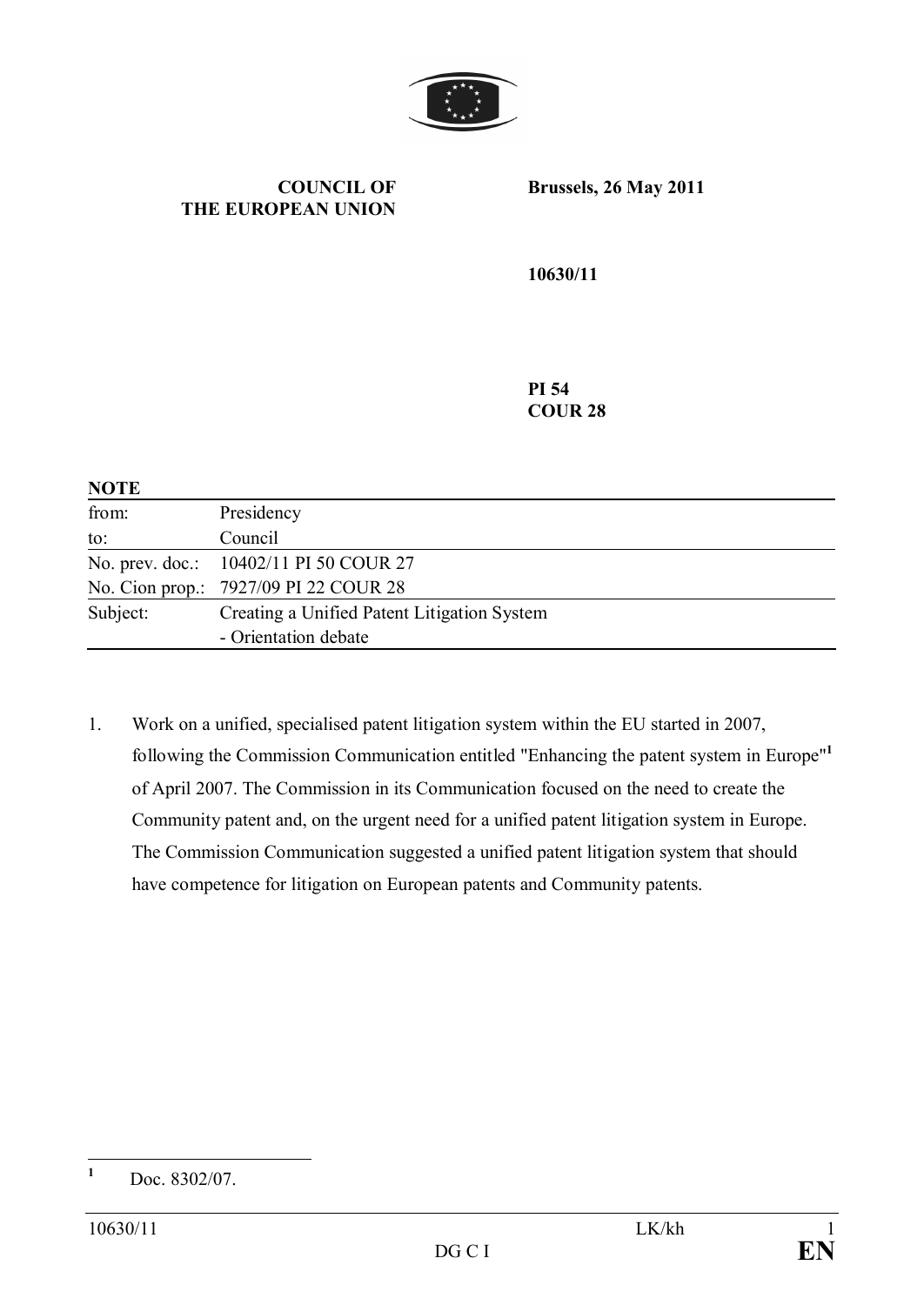- 2. As a result of intensive work of consecutive Presidencies since mid-2007, a draft international agreement creating a European and EU Patents Court was worked out.**<sup>1</sup>** The envisaged agreement was designed to set up a unified and specialised patent court which should enjoy exclusive jurisdiction on litigation related to both European and future EU patents, to be concluded on the one hand by the EU and its Member States and on the other hand third States, parties to the European Patent Convention. A Commission proposal for a Council decision on a negotiating mandate has also been submitted to the Council in March 2009.**<sup>2</sup>**
- 3. On the basis of the progress made in the discussions, the Council requested on 25 June 2009 the opinion of the Court of Justice of the European Union (CJEU) on the compatibility of the envisaged agreement with the Treaties. The CJEU rendered its Opinion 1/09 on 8 March 2011, and stated that the envisaged agreement in its current state was not compatible with the **Treaties**
- 4. Having a strong determination to adapt the envisaged Agreement to make it compatible with the Treaties and to find an appropriate solution in the interest of the users as quickly as possible, the Commission adopted the non-paper contained in Annex II on solutions for a unified patent litigation system and the way forward.
- **5**. **In view of the above and after having discussed the issue on the basis of the Presidency question in Annex I, the Council (Competitiveness) on 30 May 2011 is invited to reach agreement on a political orientation to resume negotiations with a view to establish a unified patent litigation system on the basis of the suggested solution and the possible way forward described in the non-paper of the Commission contained in Annex II.**

=====================

**<sup>1</sup>** The latest version of this draft Agreement is contained in doc. 7928/09.

**<sup>2</sup>** Doc. 7927/09.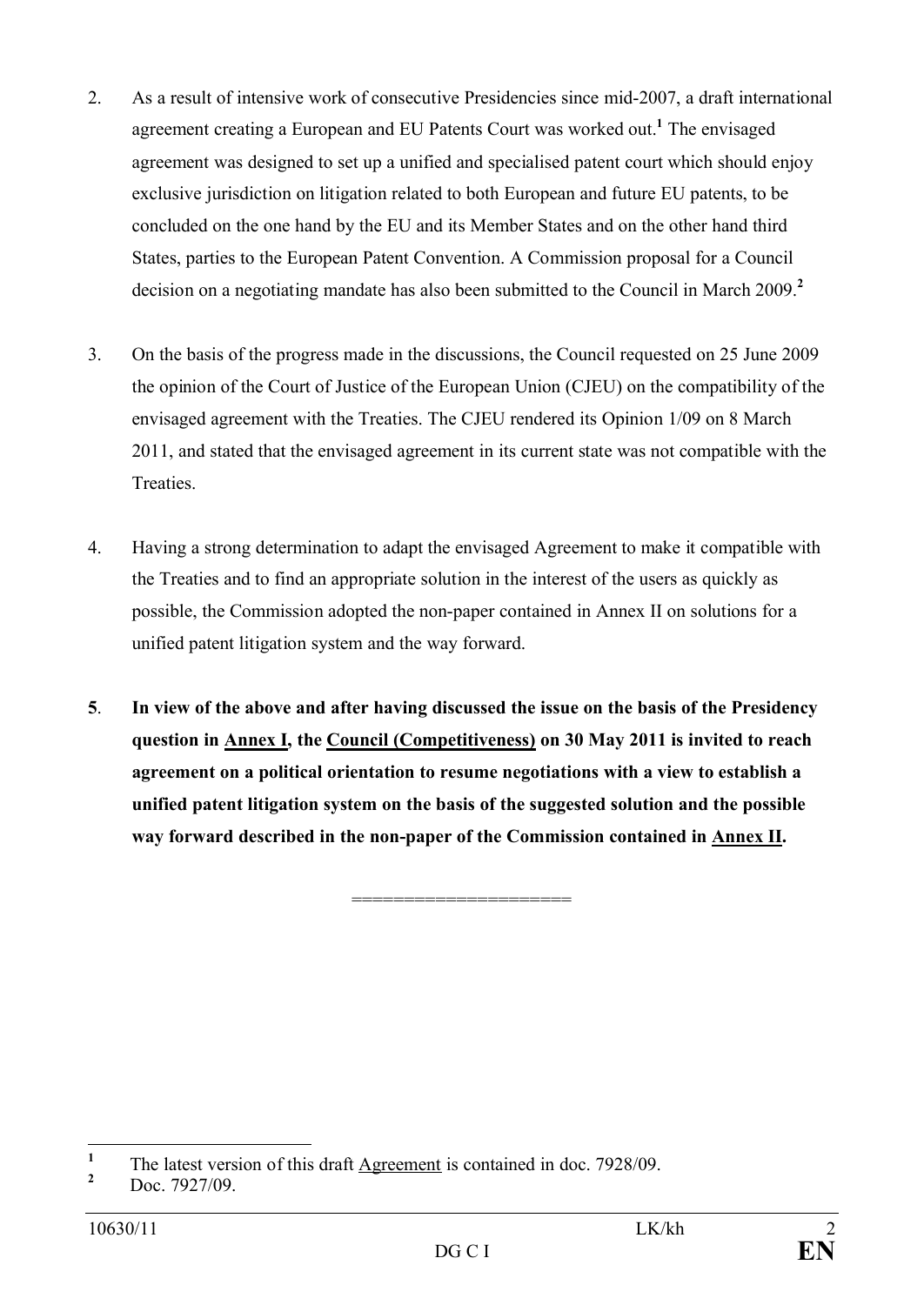Presidency question to the Competitiveness Council of 30 May 2011 :

**"Do you agree to resume negotiations on the basis of the suggested solution and the possible way forward as described in the non-paper of the European Commission titled: SOLUTIONS FOR A UNIFIED PATENT LITIGATION SYSTEM – THE WAY FORWARD AFTER THE OPINION 1/09 OF THE CJEU?"**

 $\frac{1}{2}$  ,  $\frac{1}{2}$  ,  $\frac{1}{2}$  ,  $\frac{1}{2}$  ,  $\frac{1}{2}$  ,  $\frac{1}{2}$  ,  $\frac{1}{2}$  ,  $\frac{1}{2}$  ,  $\frac{1}{2}$  ,  $\frac{1}{2}$  ,  $\frac{1}{2}$  ,  $\frac{1}{2}$  ,  $\frac{1}{2}$  ,  $\frac{1}{2}$  ,  $\frac{1}{2}$  ,  $\frac{1}{2}$  ,  $\frac{1}{2}$  ,  $\frac{1}{2}$  ,  $\frac{1$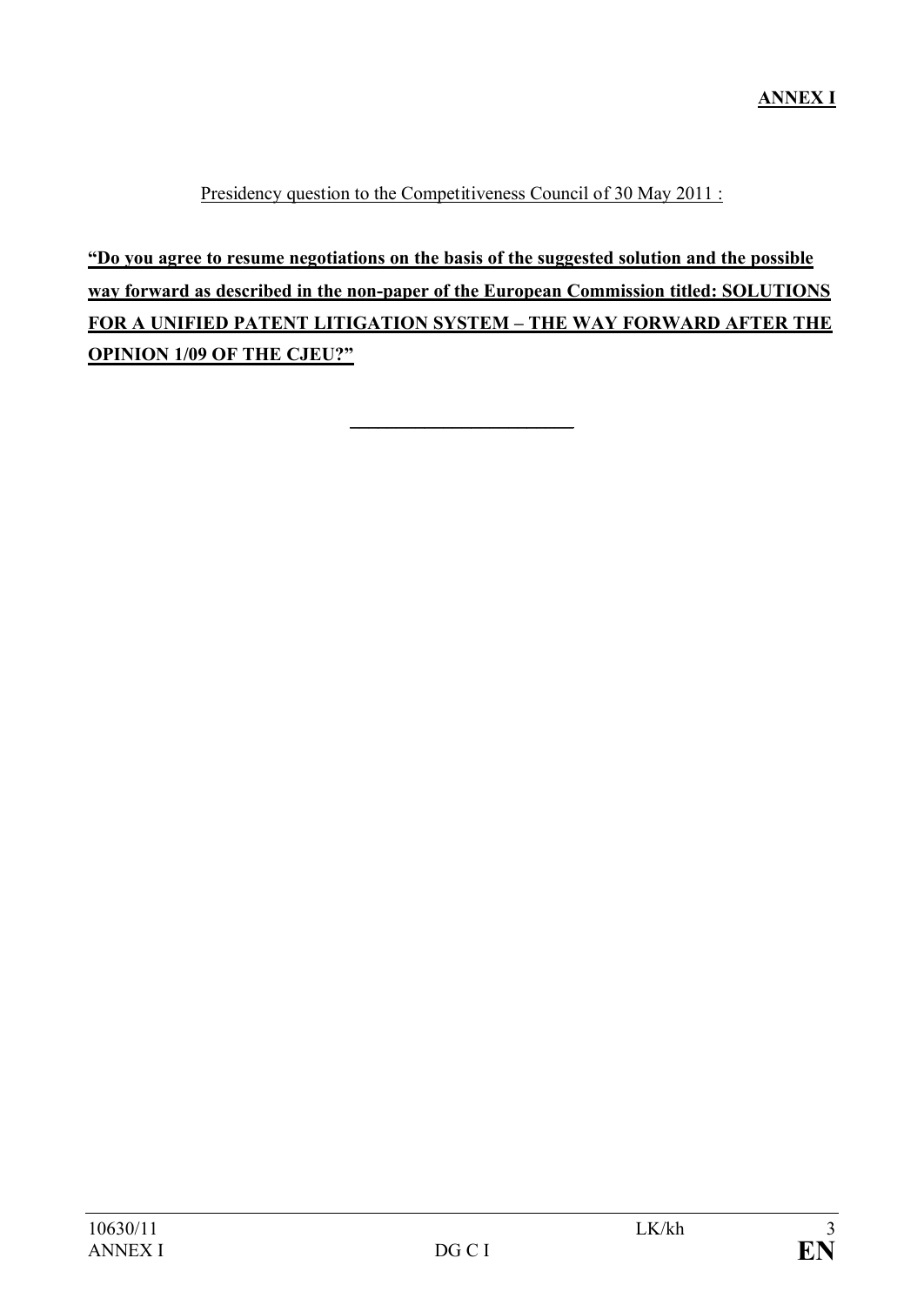# **ANNEX II**

# **SOLUTIONS FOR A UNIFIED PATENT LITIGATION SYSTEM – THE WAY FORWARD AFTER THE OPINION 1/09 OF THE CJEU NON-PAPER OF THE COMMISSION SERVICES**

## **INTRODUCTION**

As set out in the Council conclusions of 7 December 2009, the future unified patent system needs to be based on two pillars: the creation of unitary patent protection and the setting up of a unified and specialised patent jurisdiction. Both aspects need to come to a result at the same time.

Work has progressed considerably on the creation of unitary patent protection. On 10 March 2011, the Council authorised 25 Member States to establish enhanced cooperation in the area of the creation of unitary patent protection. On 13 April, the Commission presented two proposals for regulations implementing the enhanced cooperation: one on the creation of unitary patent protection, the other on the applicable translation arrangements. The work in Council on these proposals started on 14 April in the Mertens Group. The Hungarian Presidency has indicated that its objective is to agree on a general approach on both regulations at the Competitiveness Council on 30 May.

The work on the setting up of the unified patent jurisdiction led by different Presidencies between 2007 and 2009 resulted in the draft agreement on the European and EU Patents Court (EEUPC). The draft agreement provided for the setting up of a unified patent court, the EEUPC, consisting of a Court of First Instance (with local and central divisions) and a Court of Appeal, with exclusive jurisdiction for both European patents and EU patents (now: European patents with unitary effect).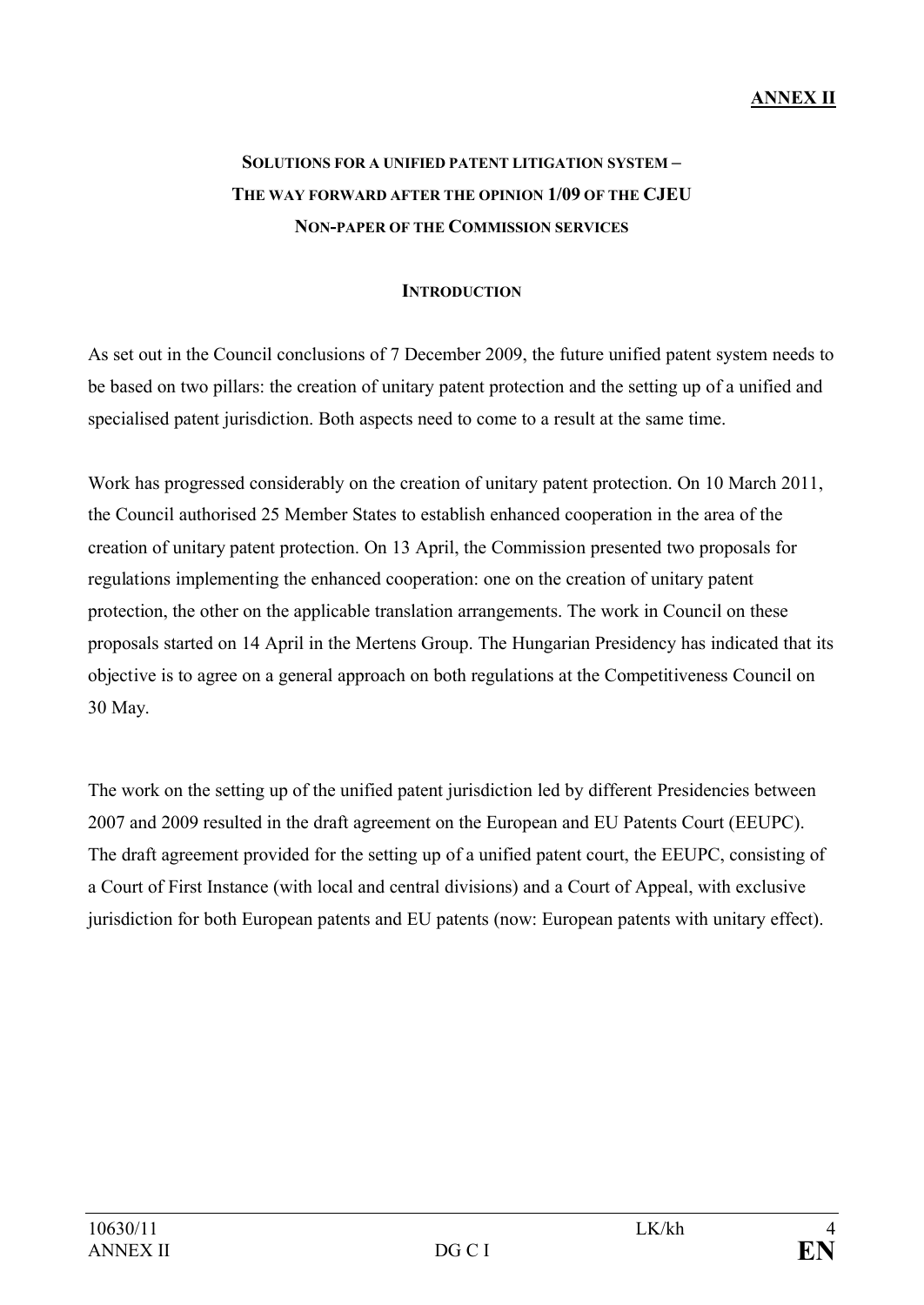The draft agreement was designed to be concluded by the Union, the Member States and certain third states party to the European Patent Convention, for instance Switzerland. On 6 July 2009 the Council, on the basis of Article 218 (11) TFEU, requested the Court of Justice of the European Union (CJEU) to give an opinion on whether the envisaged draft agreement was compatible with the Treaties. Meanwhile, without prejudice to the pending opinion of the CJEU, the Council adopted conclusions on the main features of the EEUPC on 4 December 2009 (doc. 17229/09). The CJEU delivered its opinion on 8 March 2011. It held that the draft agreement was, in its current state, incompatible with the Treaties. It was concluded at the last meeting of the Competitiveness Council on 10 March 2011 that it is important to resume work on the unified patent litigation system quickly and to agree on the way forward following the delivery of the opinion of the CJEU. The aim of this Commission services' non-paper is to examine and outline a possible solution in the light of the opinion of the CJEU.

# **THE OPINION 1/09 OF THE CJEU**

The CJEU confirmed that entrusting jurisdiction to the CJEU by making use of Article 262 TFEU is not the only option available for the creation of a unified patent litigation system. It can therefore be deduced that a court set up by Member States through an international agreement could be compatible with the Treaty.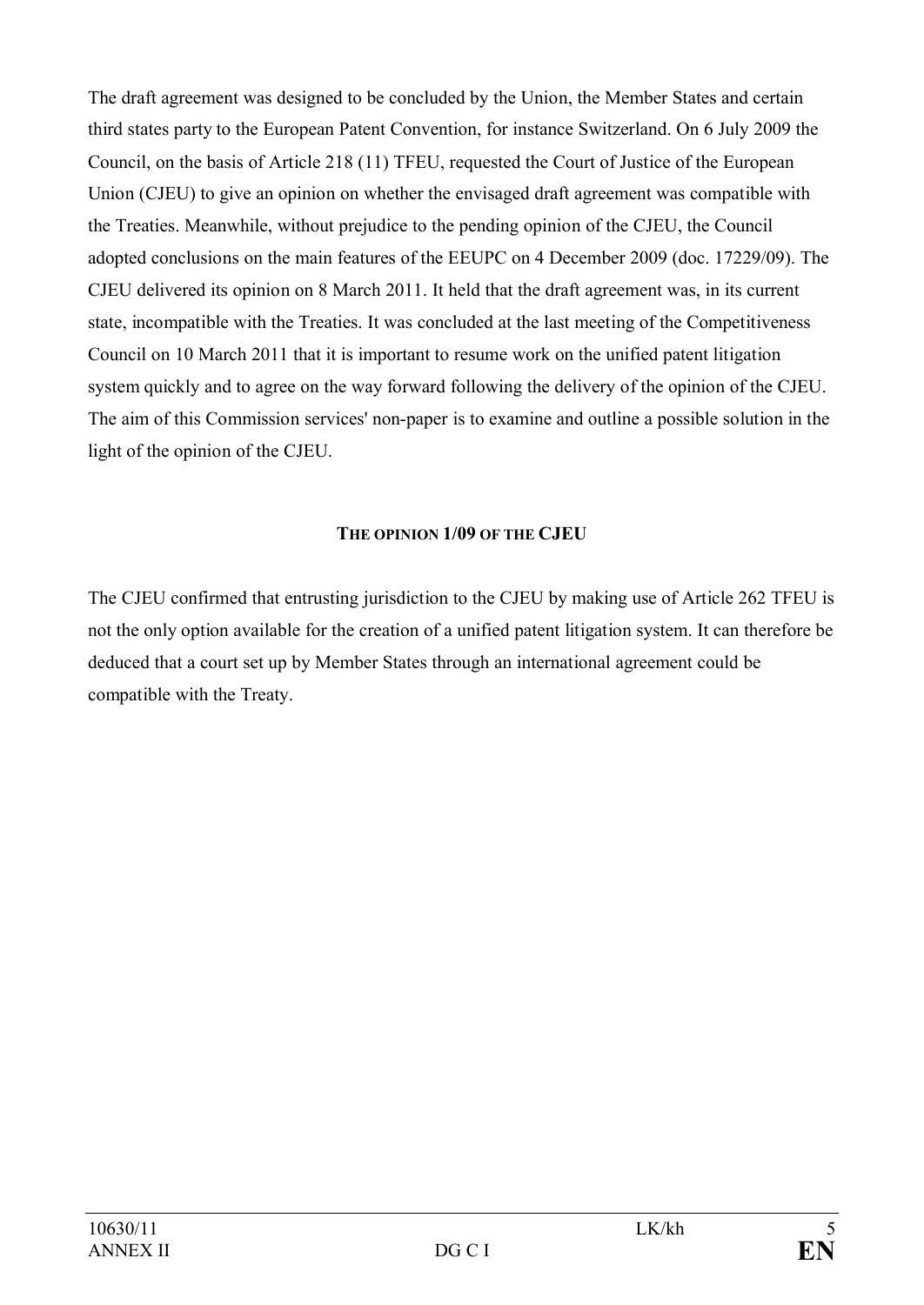The concerns of the CJEU in its opinion 1/09 relate to the lack of sufficient guarantees to ensure that the EEUPC will respect the primacy of Union law and apply Union law in conformity with the interpretation of the CJEU. The CJEU in particular focused on the risk that the EEUPC might refrain from requesting a preliminary ruling from the CJEU, even in a case where the proper interpretation of Union law would need to be decided on by the CJEU, and pointed out that, unlike in the case of national courts, infringement proceedings against the Member States would not be possible if the EEUPC were to breach Union law. Further, such decisions of the EEUPC could not give rise to any financial liability of the Member States.

The CJEU also observes that the Member States are obliged, by reason of *inter alia* the principle of sincere cooperation (Article 4(3) TEU), to ensure in their respective territories the application of and respect for Union law. Its concern seems to relate in particular to the setting up of an international court outside the framework of the EU Treaties with the participation of third states. The CJEU considers that by the principle of loyal cooperation Member States should ensure the respect of the primacy of European Union law and the role of the CJEU as the ultimate interpreter of Union law. The CJEU points out that national courts are obliged to request preliminary rulings and, in collaboration with the CJEU, fulfil a duty entrusted on them both of ensuring that in the interpretation and application of the Treaties the law is observed. The CJEU and national courts are in direct cooperation in the correct application and uniform interpretation of Union law and in protection of individual rights conferred by the Union legal order.

However, the CJEU distinguishes the envisaged EEUPC from that of the Benelux Court of Justice. Indeed, the latter being a court common to a number of Member States and, situated, consequently, within the judicial system of the European Union, its decisions are subject to mechanisms capable of ensuring the full effectiveness of the rules of the Union.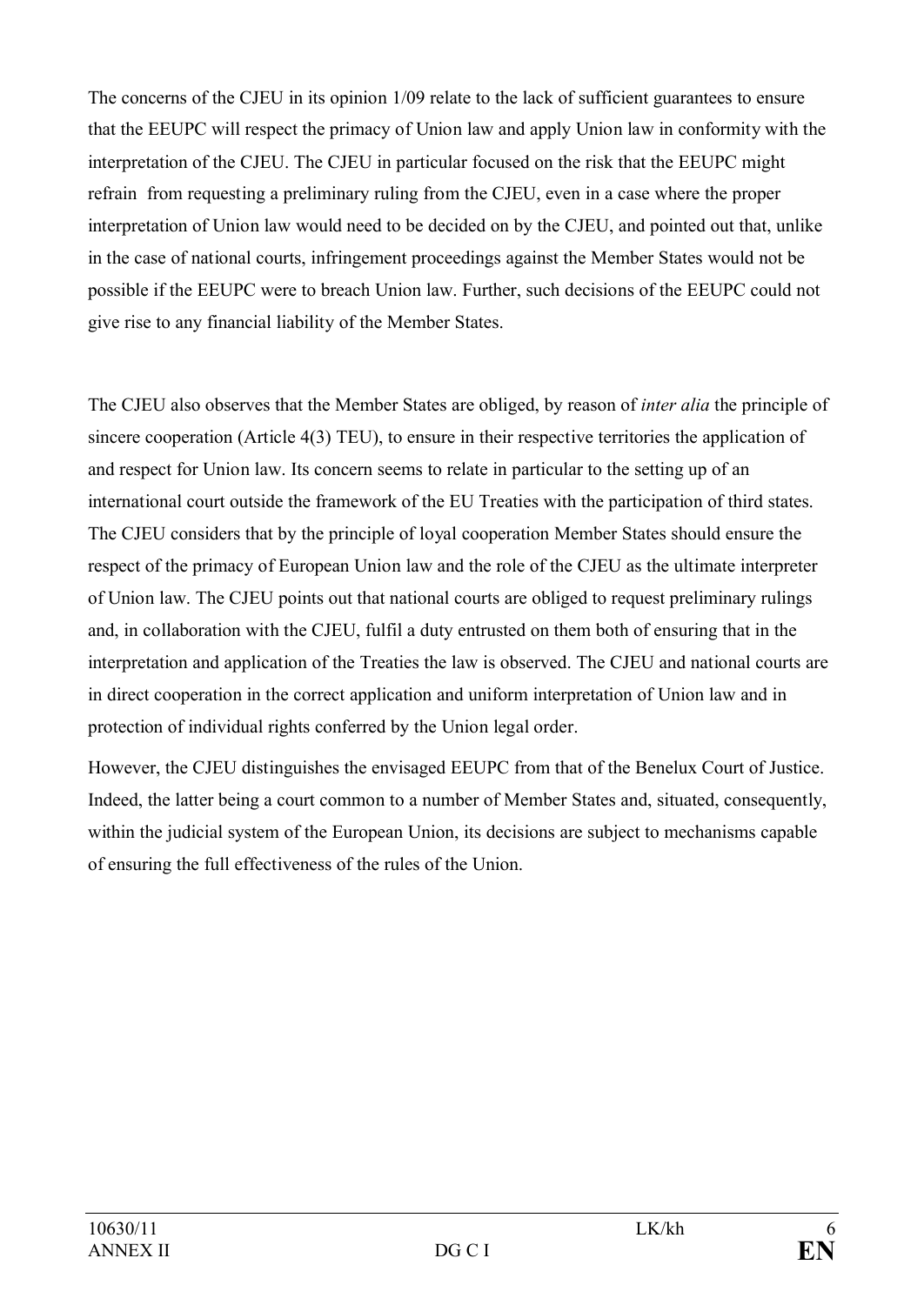### **THE SUGGESTED SOLUTION**

As a result of opinion 1/09 of the CJEU, it appears that the participation of third countries must be excluded. The following options may therefore be considered:

- · conferral of exclusive jurisdiction on patent litigation upon the CJEU,
- the jurisdiction could rest with national courts which could deliver judgments for the whole territory of the participating Member States, as for the Community trademark, or
- conferral of exclusive jurisdiction upon an independent court to be established by the Member States.

The first two options would appear not to meet the political requirements of the Member States and the interests of the users of the patent system. Member States have expressed in the past their opposition to the first option, i.e. to confer jurisdiction on the CJEU. Moreover, this option would not allow for the creation of a unified patent jurisdiction because the CJEU may not be entrusted with the jurisdiction on disputes relating to "classical" European patents. This is one of the reasons why the users of the patent system are opposed to such a solution. This resulted clearly from the Commission's consultation on the future patent policy in 2006 and has ever since been confirmed by the users of the patent system on various occasions. The second option, leaving the jurisdiction on the unitary patent protection to national courts, as in the trade mark area, would most likely not be acceptable to most Member States and industry, raising concerns that the high quality of judgements and uniform interpretation through judgments for the whole territory of the participating Member States may not be achieved by making use of national courts, in particular due to the lack of a common appeal instance. Strong opposition to such a solution has continuously been voiced by the users of the patent system.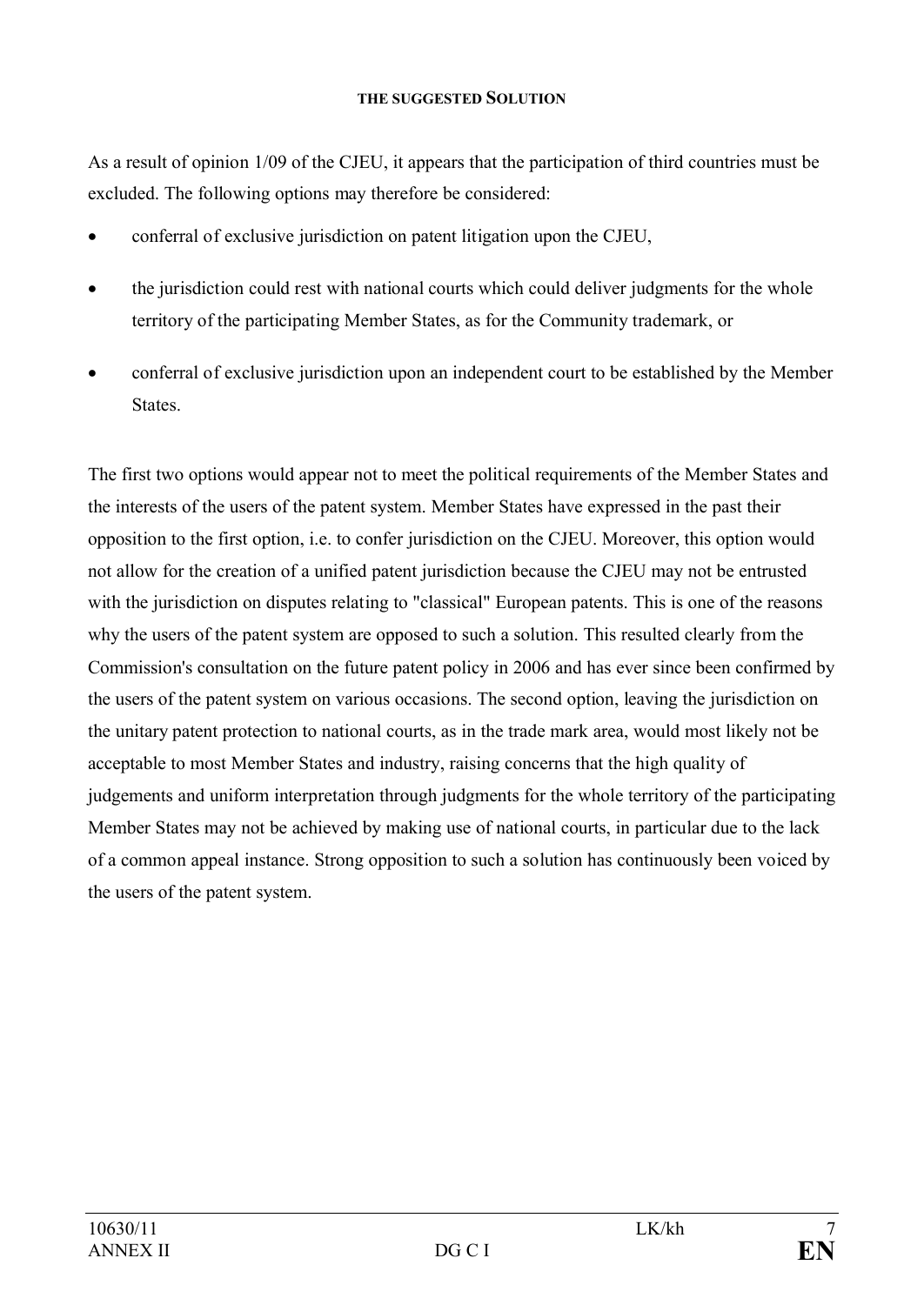The only possible solution that has been identified is the conclusion of an international agreement between the Member States to set up a unified patent court with jurisdiction for the Member States only. The Member States participating in the enhanced cooperation have signalled their commitment to create a unified patent court; therefore they would have to be party to the agreement creating such a jurisdiction. The Member States who have decided not to take part in the enhanced cooperation may seek to participate in the creation of the unified court for disputes related to "classical" European patents valid on their territories. In the interest of the users of the patent system and to reach an agreement as quickly as possible, the results of the negotiations on the draft agreement on the European and EU patent court should be preserved as far as possible; amendments to the text should be made where necessary in particular in the light of the opinion 1/09 of the CJEU.

On this basis, a future patent litigation system should rest on the following pillars:

-A unified patent court set up by Member States. In the light of the opinion 1/09 of the CJEU, such a unified patent court can only be set up by the Member States; the participation of third states should be excluded. The European Union would not be a party.

- Exclusive jurisdiction in respect of civil litigation related to infringement and validity for both the "classical" European patents and the European patents with unitary effect. The jurisdiction of the unified patent court should comprise jurisdiction for both the "classical" European patents as well as the European patents with unitary effect. Limiting the jurisdiction of the specialised patent court to "classical" European patents would render the unitary patent protection unattractive and may even result in the unitary patent protection not being created, whereas limiting the jurisdiction to the unitary patent protection could lead to the establishment of two different common courts in the area of European patents. Such duplication would not be reasonable, in particular given the limited number of competent judges and the risk of contradictory judgments.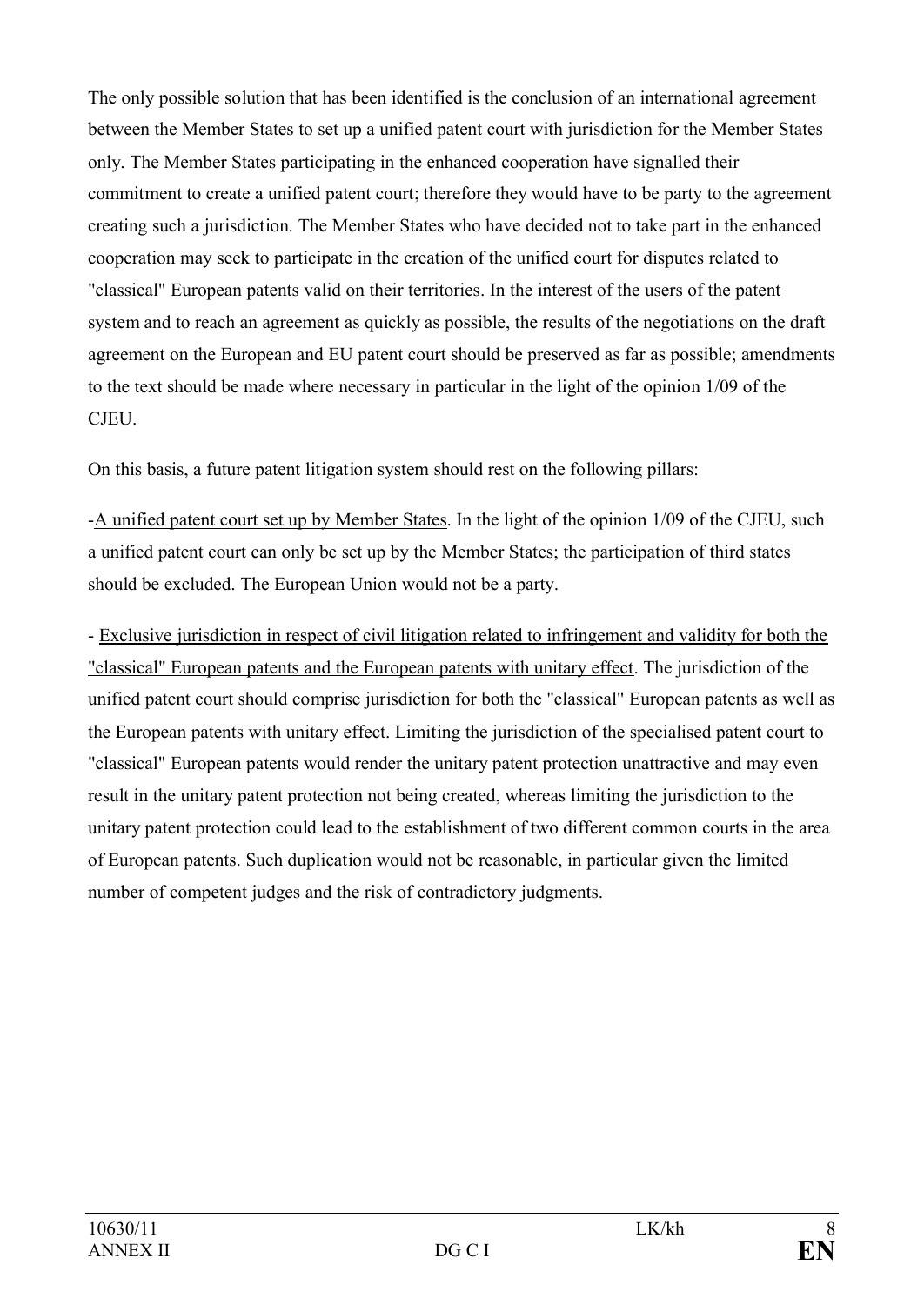- The main features of the EEUPC should be maintained: The unified patent court should also maintain the basic features of the EEUPC set out in the Council conclusions of December 2009, including the setting up of the Court with a Court of First instance (with local and central divisions), a Court of Appeal and a Registry, the composition of the panels, the jurisdiction in respect of actions and counterclaims for revocations, the rules on the languages of proceedings and the transitional period. These features have been developed in long and detailed discussions between the Member States: they strike a fine balance between the different interests at stake, represent a difficult but fair compromise and have also found broad support from the users of the patent system.

- Guarantees to ensure the respect of Union law by the unified patent court, fully situated within the judicial system of the Union: To ensure conformity with the Treaty as set out in the opinion 1/09 of the CJEU, it is necessary to ensure that the unified patent court respects Union law and requests preliminary rulings in accordance with the conditions applicable to national courts. It is also necessary to ensure that sanctions, in the form of infringement proceedings and financial liability, can be imposed. Considering that the unified patent court would be a court set up by Member States only, it would seem possible for the Commission to start infringement proceedings against all Member States jointly in cases where the unified patent court violated Union law. Similarly, in such a case, the rules on financial liability to make good damages caused to individuals as a result of a breach of Union law also seem to be applicable to all Member States jointly. Both aspects would nevertheless need to be clarified in the agreement including where a *Köbler* claim could be brought (namely in a forum where its full effectiveness is ensured).

The Member States would need to respect the *acquis* when establishing a common patent court by way of an agreement. To the extent that amendments to the *acquis* may be necessary, these would have to be adopted before such an agreement could enter into force. It would appear that at least Regulation (EC) No 44/2001 on jurisdiction and the recognition and enforcement of judgments in civil and commercial matters (Brussels I) might need to be amended as its jurisdictional choices could otherwise be interpreted as conflicting with such an agreement.